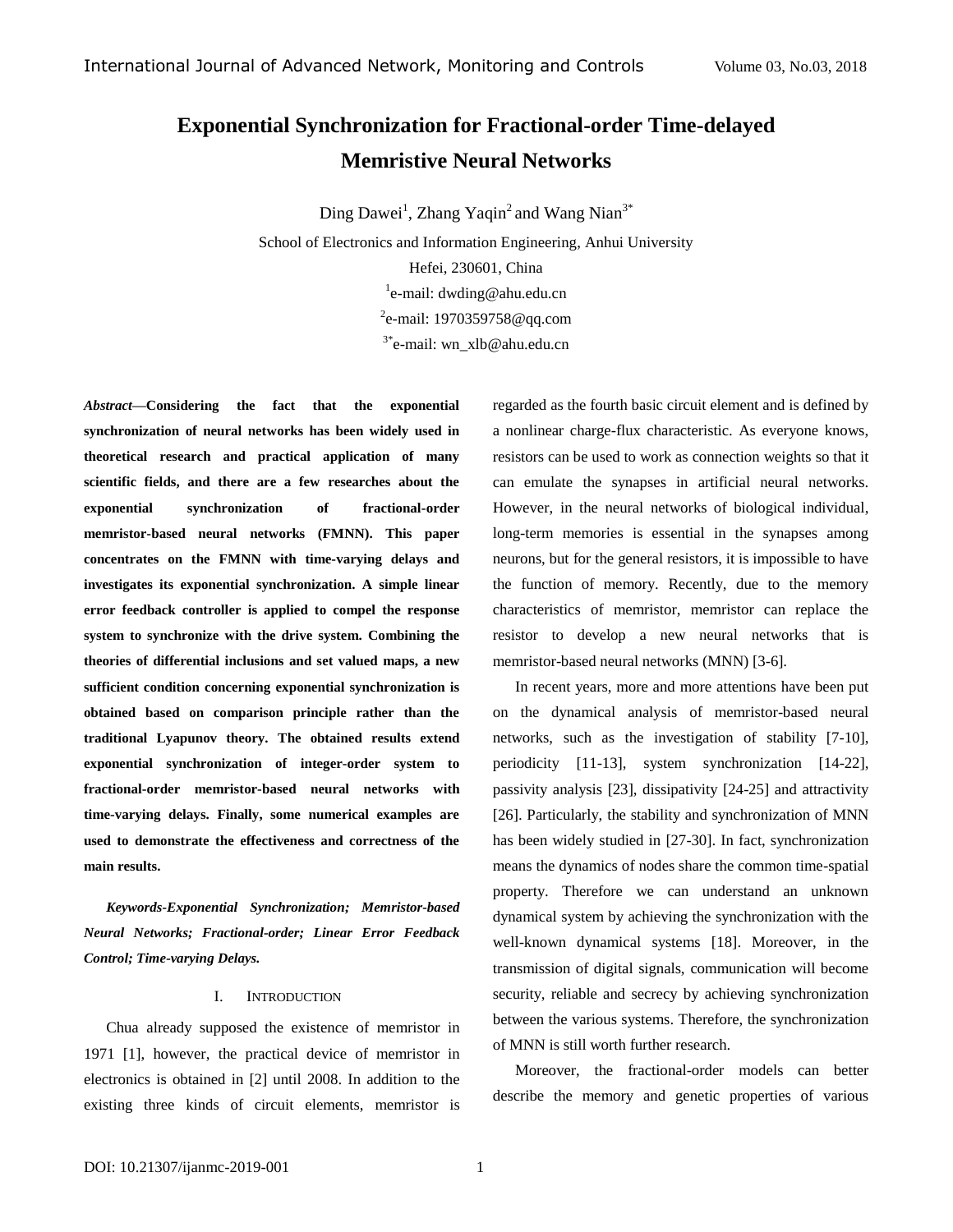materials and process, so the fractional-order models have received a lot of research attentions than integer-order models. In recent years, with the improvement of fractional-order differential calculus and fractional-order differential equations, it is easy to model and analyze practical problems [31, 32]. Therefore, there have been a lot of researches about the dynamical analysis and synchronization of fractional-order memristor-based neural networks (FMNN) [34-39]. Finite-time synchronization, hybrid projective synchronization and adaptive synchronization of FMNN have all been researched [34-36]. However, there are only a very few research results on exponential synchronization of FMNN. In fact, the exponential synchronization of neural networks has been widely used in the theoretical research and practical application of many scientific fields, for example, associative memory, ecological system, combinatorial optimization, military field, artificial intelligence system and so on [40-43]. So the exponential synchronization of FMNN is still worth further studying as it is a significant academic problem.

On the other hand, the stability and synchronization of FMNN without time delay have been deeply studied such as in [33]. However, in hardware implementation of neural networks, time delay is unavoidable owing to the finite switching speeds of the amplifiers. And it will cause instability, oscillation and chaos phenomena of systems. So the investigation for stability and synchronization of FMNN cannot be independent on the time delay.

Motivated by the above discussion, this paper studies the exponential synchronization of FMNN with time-varying delays. The main contributions of this paper can be listed as follow. (1) This is the first attempt to achieve exponential synchronization of FMNN with time-varying delays by employing a simple linear error feedback controller. (2) The sufficient condition for exponential synchronization of FMNN with time delays is obtained based on comparison principle instead of the traditional Lyapunov theory. (3) Some previous research results of exponential

synchronization for integer-order memristor-based system are the special cases of our results. Furthermore, some numerical examples are given to demonstrate the effectiveness and correctness of the main results.

The rest of this paper is organized as follows. Preliminaries including the introduction of Caputo fractional-order derivative, model description, assumptions, definitions and lemmas are presented in Section 2. Section 3 introduces the sufficient condition for exponential synchronization of the FMNN. In Section4, the numerical simulations are presented. Section5 gives the conclusion of this paper.

# II. PRELIMINARIES

Compared to the integer-order derivatives, we know the distinct advantage of Caputo derivative is that it only requires initial conditions from the Laplace transform of fractional derivative, and it can represent well-understood features of physical situations and making it more applicable to real world problems [36]. So in the rest of this paper, we apply the Caputo fractional-order derivative for the fractional-order memristor-based neural networks (FMNN) and investigate the exponential synchronization of FMNN.

# *A. The Caputo fractional-order derivative*

**Definition1** [32] The Caputo fractional-order derivative is defined as follows:

$$
D_t^q f(t) = \frac{1}{\Gamma(m-q)} \int_{t_0}^t \frac{f^{(m)}(\tau)}{(t-\tau)^{q-m+1}} d\tau,
$$
\n(1)

where  $q$  is the order of fractional derivative,  $m$  is the first integer larger than  $q$ ,  $m-1 \leq q < m, \Gamma(\cdot)$ 

is the Gamma function,

$$
T(x) = \int_0^\infty t^{x-1} e^{-t} dt.
$$
 (2)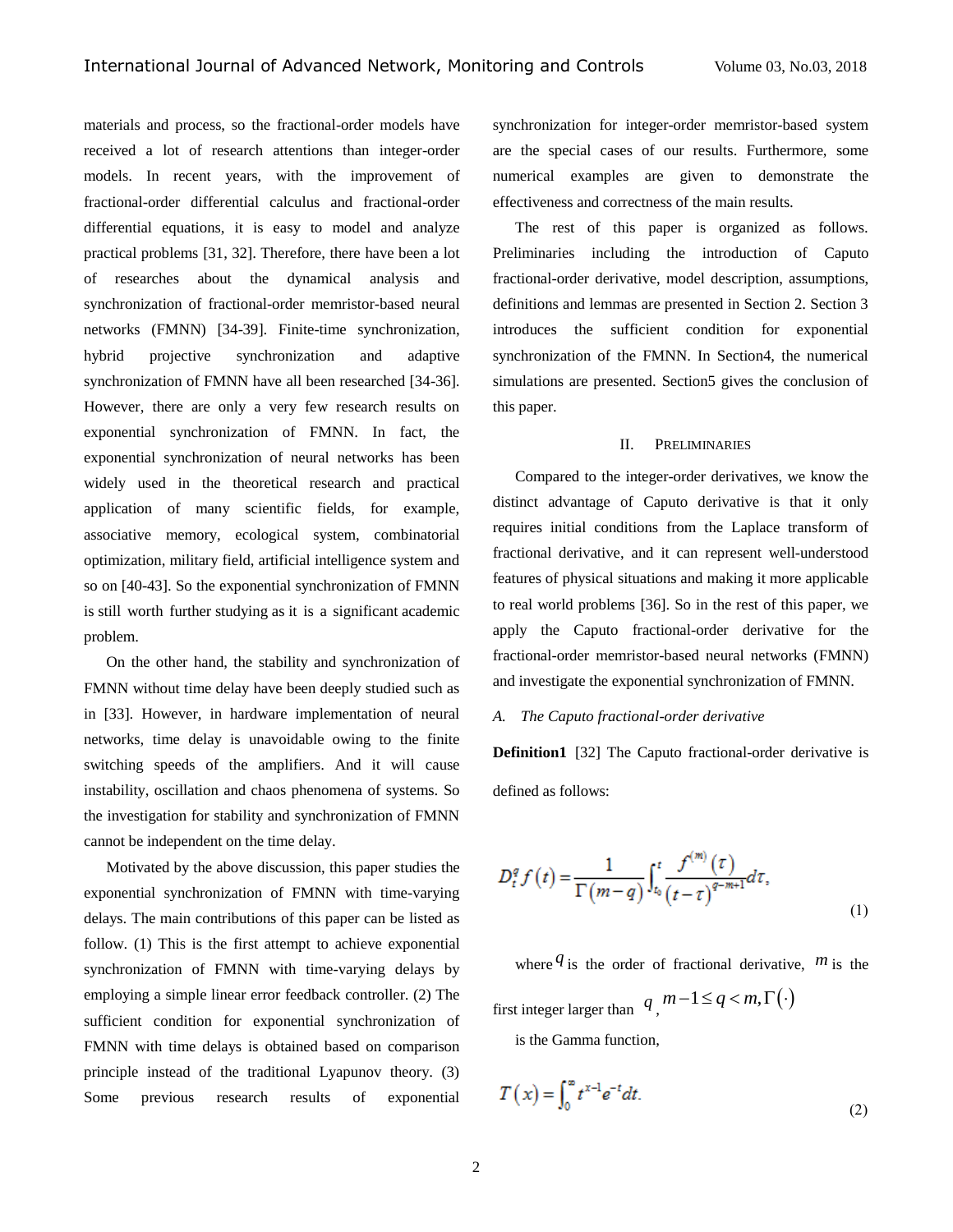Particularly, when  $0 < q < 1$ ,

$$
D_t^q f(t) = \frac{1}{\Gamma(1-q)} \int_{t_0}^t \frac{f'(t)}{(t-t_0)^q} dt.
$$
\n(3)

# *B. Model description*

In this paper, referring to some relevant works on FMNN [35,36], we consider a class of FMNN with time-varying delays described by the following equation,

$$
D^q x_i(t) = -c_i x_i(t) + \sum_{j=1}^n a_{ij} (x_j(t)) f_j(x_j(t)) + \sum_{j=1}^n b_{ij} (x_j(t - \tau_j(t))) g_j(x_j(t - \tau_j(t))) + I_i,
$$
  
\n
$$
t \ge 0, i \in N.
$$
  
\n
$$
a_{ij} (x_j(t)) = \frac{M_{ij}}{C_i} \times \delta_{ij}, \quad b_{ij} (x_j(t - \tau_j(t))) = \frac{W_{ij}}{C_i} \times \delta_{ij}, \quad \delta_{ij} = \begin{cases} 1, & i \ne j, \\ -1, & i = j, \end{cases}
$$
 (4)

where  $x_i(t)$  is the state variable of the <sup>*i*</sup> th neuron (the voltage of capacitor  $C_i$ ,  $q$  is the order of fractional derivative,  $c_i > 0$  is the self-regulating parameters of the neurons,  $0 \le \tau_j(t) \le \tau$  and ( $\tau$  is a constant) represents the transmission time-varying delay.  $f_j$ ,  $g_j$ :  $R \rightarrow R$  are feedback functions without and with time-varying delay.  $a_{ij}(x_i(t))$  and  $b_{ij}(x_i(t-\tau_i(t)))$  are memristive

connective weights, which denote the neuron

interconnection matrix and the delayed neuron

interconnection matrix, respectively.  $W_{ij}$  and  $M_{ij}$  denote the memductances of memristors  $R_{ij}$  and  $F_{ij}$  respectively. And  $R_{ij}$  represents the memristor between the feedback function  $f_i(x_i(t))$  and  $x_i(t)$ ,  $F_{ij}$  represents the memristor between the feedback function  $g_i\left(x_i\left(t-\tau_i\left(t\right)\right)\right)$  and  $x_i\left(t\right)$  *I<sub>i*</sub> represents the external

input. According to the feature of memristor, we denote

$$
a_{ij}(x_j(t)) = \begin{cases} \hat{a}_{ij}, & x_j(t) \le 0, \\ \breve{a}_{ij}, & x_j(t) > 0, \end{cases} \quad b_{ij}(x_j(t-\tau_j(t))) = \begin{cases} \hat{b}_{ij}, & x_j(t-\tau_j(t)) \le 0, \\ \breve{b}_{ij}, & x_j(t-\tau_j(t)) > 0. \end{cases}
$$
 (5)

# *C. Assumptions, Definitions and Lemmas*

In the rest of paper, we first make following assumption for system  $(4)$ .

Assumption1: For  $j \in N$ ,  $\forall s_1, s_2 \in R$ , the neuron activation functions  $f_j$ ,  $g_j$  bounded,  $f_j(0) = g_j(0) = 0$  and satisfy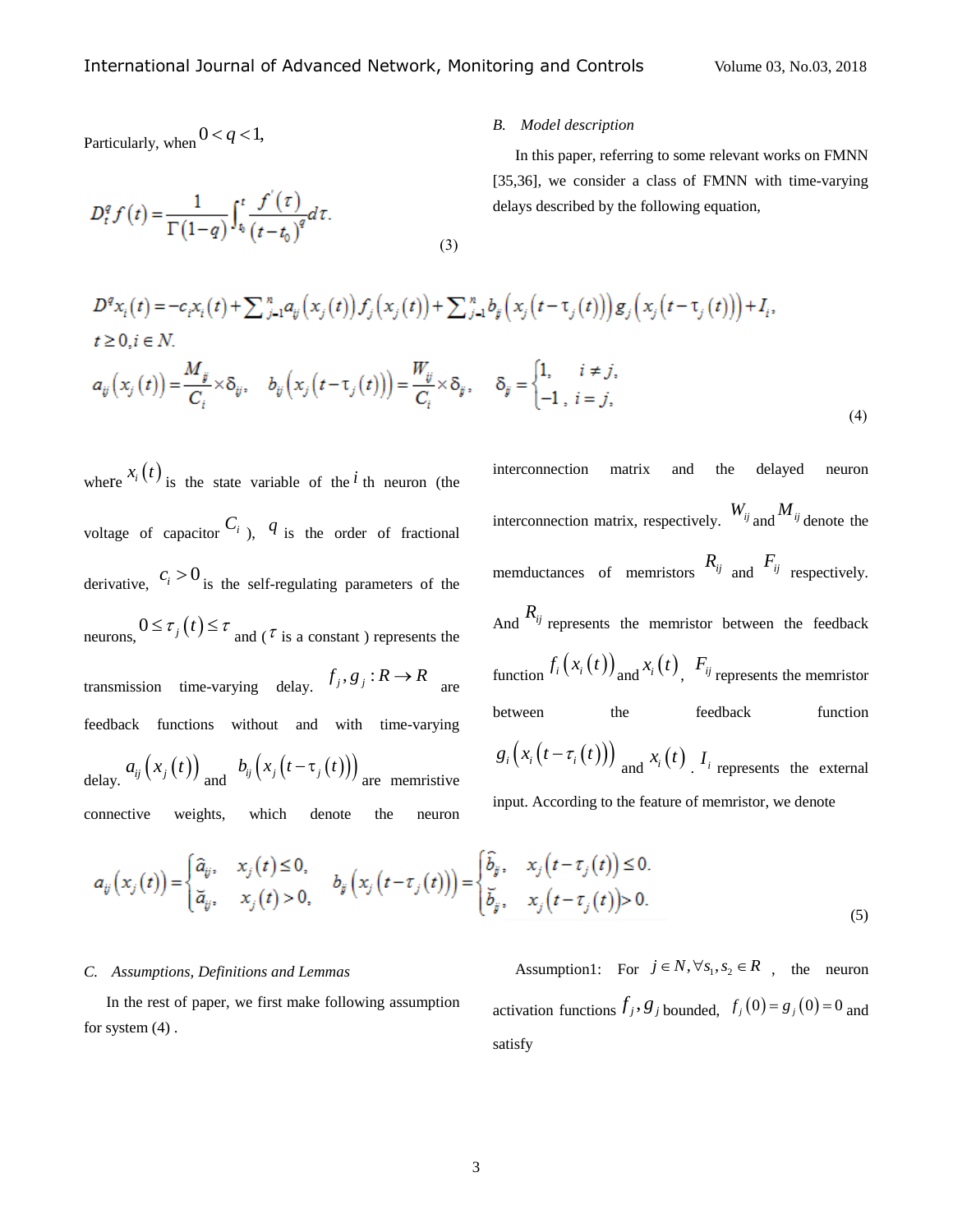$$
0 \le \frac{f_j(s_1) - f_j(s_2)}{s_1 - s_2} \le \sigma_j,
$$
  
\n
$$
0 \le \frac{g_j(s_1) - g_j(s_2)}{s_1 - s_2} \le \rho_j,
$$
  
\n(6)

where 
$$
S_1 \neq S_2
$$
 and  $\sigma_j$ ,  $\rho_j$  are nonnegative constants.

We consider system (4) as drive system and corresponding response system is given as follows:3

$$
0 \le \frac{g_j(s_1) - g_j(s_2)}{s_1 - s_2} \le O_j,
$$
\nwe consider system (4) as drive system and corresponding response system is given as follows:3  
\n
$$
D^q y_i(t) = -c_i y_i(t) + \sum_{j=1}^n a_{ij} (y_j(t)) f_j(y_j(t)) + \sum_{j=1}^n b_{ij} (y_j(t- \tau_j(t))) g_j(y_j(t- \tau_j(t))) + I_i + u_i,
$$
\n
$$
t \ge 0, i \in N,
$$
\n(7)

Where

$$
a_{ij}(y_j(t)) = \begin{cases} \hat{a}_{ij}, & y_j(t) \le 0, \\ \breve{a}_{ij}, & y_j(t) > 0, \end{cases} \qquad b_{ij}(y_j(t-\tau_j(t))) = \begin{cases} \hat{b}_{ij}, & y_j(t-\tau_j(t)) \le 0, \\ \breve{b}_{ij}, & y_j(t-\tau_j(t)) > 0, \end{cases}
$$
\n(8)

and  $u_i(t)$  is a liner error feedback control function which defined by  $u_i(t) = \omega_i (y_i(t) - x_i(t))$  $\mathbf{r}$ 

where  $\omega_i$ ,  $i \in N$  are constants, which denotes the control

 $(t) = (e_1(t), e_2(t), ..., e_n(t))^T$ ,  $e(t) = (e_1(t), e_2(t), \dots, e_n(t))$ where

$$
e_i(t) = y_i(t) - x_i(t)
$$
. According to the system (4) and  
system (7), the synchronization error system can be  
described as follows:

where 
$$
\omega_i
$$
,  $i \in N$  are constants, which denotes the control  
gain. Next, we define the synchronization error  $e(t)$  as  

$$
D^q e_i(t) = -c_i e_i(t) + \left[\sum_{j=1}^n a_{ij} (y_j(t)) f_j(y_j(t)) - \sum_{j=1}^n a_{ij} (x_j(t)) f_j(x_j(t))\right]
$$

$$
+ \left[\sum_{j=1}^n b_{ij} (y_j(t- \tau_j(t))) g_j(y_j(t- \tau_j(t))) - \sum_{j=1}^n b_{ij} (x_j(t- \tau_j(t))) g_j(x_j(t- \tau_j(t)))\right]
$$

$$
+ u_i(t), t \ge 0, i \in N
$$
(9)

where

According to the theories of differential inclusions and

where  
\nAccording to the theories of differential inclusions and  
\n
$$
a_{ij}(y_j(t)), b_{ij}(y_j(t-\tau_j(t))), a_{ij}(x_j(t)), b_{ij}(x_j(t-\tau_j(t)))
$$
\n
$$
a_{ij}(x_j(t)), b_{ij}(x_j(t-\tau_j(t)))
$$
\nwhere  $x_i(t)$  and  $y_i(t)$  and  $y_j(t)$  are solutions of (4)  
\nare the same as those defined above, and (7) respectively, system (4) and system (7) can be  
\n*u*<sub>i</sub>(*t*) =  $\omega_i(y_i(t) - x_i(t)) = \omega_i e_i(t)$ , where  $\omega_i, i \in N$ 

are constants, which denotes the control gain.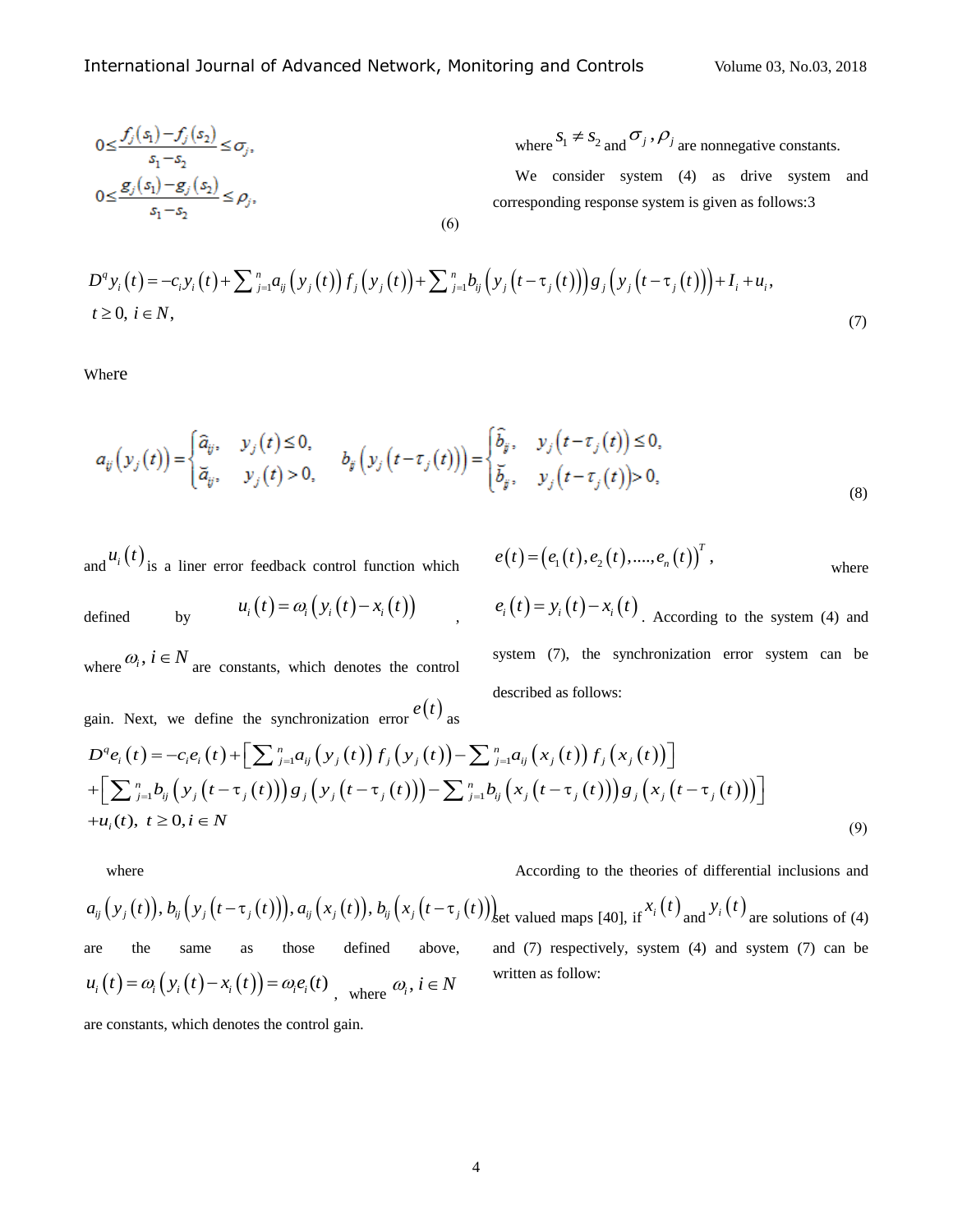$$
D^q x_i(t) \in -c_i x_i(t) + \sum_{j=1}^n c \circ [a_{ij}(x_j(t))] f_j(x_j(t))
$$
  
+
$$
\sum_{j=1}^n c \circ [b_{ij}(x_j(t-\tau_j(t)))] g_j(x_j(t-\tau_j(t))) + I_i, t \ge 0, i \in N
$$
  
(10)

And

$$
D^q y_i(t) \in -c_i y_i(t) + \sum_{j=1}^n co\Big[a_{ij}(y_j(t))\Big] f_j(y_j(t))
$$
  
+
$$
\sum_{j=1}^n co\Big[b_{ij}(y_j(t-\tau_j(t))\Big] g_j(y_j(t-\tau_j(t))) + I_i + u_i, t \ge 0, i \in N,
$$
  
(11)

Where

$$
co[a_{ij}(x_j(t))] = \begin{cases} \hat{a}_{ij}, x_j(t) < 0, \\ co\{\hat{a}_{ij}, \tilde{a}_{ij}\}, x_j(t) = 0, & co\left[a_{ij}(y_j(t))\right] = \begin{cases} \hat{a}_{ij}, y_j(t) < 0 \\ co\{\hat{a}_{ij}, \tilde{a}_{ij}\}, y_j(t) = 0 \\ \tilde{a}_{ij}, y_j(t) > 0 \end{cases} \\ \tilde{a}_{ij}, y_j(t) > 0 \end{cases} \tag{12}
$$

And

$$
co[v_{ij}(x_j(t-\tau(j)))] = \begin{cases} \hat{b}_{ij}, x_j(t-\tau(j)) < 0, \\ co\{\hat{b}_{ij}, \check{b}_{ij}\}, x_j(t-\tau(j)) = 0, \\ \check{b}_{ij}, x_j(t-\tau(j)) > 0, \end{cases}
$$
\n
$$
co[v_{ij}(y_j(t-\tau(j)))] = \begin{cases} \hat{b}_{ij}, y_j(t-\tau(j)) < 0, \\ co\{\hat{b}_{ij}, y_j(t-\tau(j)) < 0, \\ co\{\hat{b}_{ij}, y_j(t-\tau(j)) = 0, \\ \check{b}_{ij}, y_j(t-\tau(j)) > 0, \end{cases}
$$
\n
$$
(13)
$$

where  $co\{u, v\}$  denotes the closure of convex hull generated by real numbers  $u$  and  $v$  or real matrices  $u$  and  $v$ . Then the synchronization error system can be described as follows: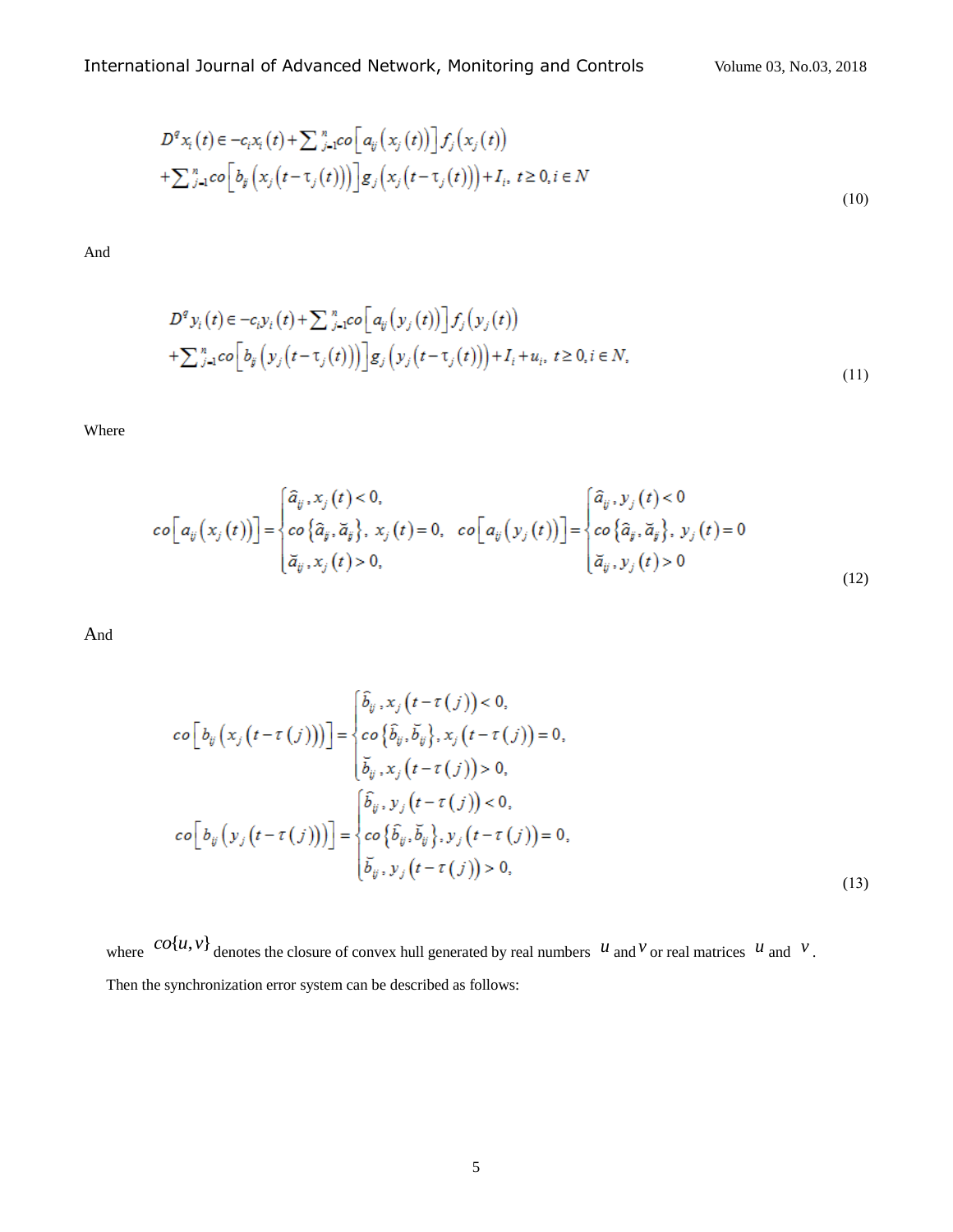*n*

$$
D^{q}e_{i}(t) \in -c_{i}e_{i}(t) + \left\{\sum_{j=1}^{n} \cos\left[a_{ij}(y_{j}(t))\right] f_{j}(y_{j}(t)) - \sum_{j=1}^{n} \cos\left[a_{ij}(x_{j}(t))\right] f_{j}(x_{j}(t))\right\} + \left\{\sum_{j=1}^{n} \cos\left[b_{ij}(y_{j}(t-\tau_{j}(t)))\right] g_{j}(y_{j}(t-\tau_{j}(t))) - \sum_{j=1}^{n} \cos\left[b_{ij}(x_{j}(t-\tau_{j}(t)))\right] g_{j}(x_{j}(t-\tau_{j}(t))) \right\} + \omega_{i}e_{i}, t \geq 0, i \in N.
$$
\n(14)

**Definition2** [8] For  $\forall t \geq 0,$  the exponential synchronization of system (4) and system (7) can be transformed to the exponential stability of the error system (9) (error approaches to zero). The error system (9) is said to be exponentially stable, if there exist constant  $Q_i > 0$ ,  $P_i > 0$ , such that the solution  $(t) = (e_1(t), e_2(t), ..., e_n(t))$ *T*  $e(t) = (e_1(t), e_2(t), ..., e_n(t))^T$  of error system (9) with initial condition satisfies  $f(t) = (e_1(t), e_2(t), ..., e_n(t))^T$  of error system (9) with estimation can be<br>
(i)  $co[a_{ij}(y_j(t))] f_j(y_j(t)) - co[a_{ij}(x_j(t))] f_j(x_j(t)) \leq A_{ij} F_j(e_j(t))$ (i)  $co[a_{ij}(y_j(t))]f_j(y_j(t)) - co[a_{ij}(x_j(t))]f_j(x_j(t)) \leq A_{ij}F_j(e_j(t))$ <br>
(ii)  $co[b_{ij}(y_j(t-\tau_j(t)))]g_j(y_j(t-\tau_j(t))) - co[b_{ij}(x_j(t-\tau_j(t)))]g_j(x_j(t-\tau_j(t)))$  $\leq B_{ij} G_j\Bigl(e_j\bigl(t-\tau_j(t)\bigr)\Bigr)$ <sub>1</sub>  $A_{ij} = \max \{ |\tilde{a}_{ij}|, |\tilde{a}_{ij}| \}, B_{ij} = \max \{ |\tilde{b}_{ij}|, |\tilde{b}_{ij}| \}, i, j \in N,$  $\leq B_{ij}G_j(e_j(t-\tau_j(t)))$ <br>  $A_{ij} = \max \{ |\hat{a}_{ij}|, |\check{a}_{ij}| \}, B_{ij} = \max \{ |\hat{b}_{ij}|, |\check{b}_{ij}| \}, i, j \in N,$ <br>  $F_j(e_j(t)) = f_j(y_j(t)) - f_j(x_j(t)), G_j(e_j(t-\tau_j(t))) = g_j(y_j(t-\tau_j(t))) - g_j(x_j(t-\tau_j(t))), j \in N.$ 

$$
F_{j}(e_{j}(t)) = f_{j}(y_{j}(t)) - f_{j}(x_{j}(t)), G_{j}(e_{j}(t-\tau_{j}(t))) = g_{j}(y_{j}(t-\tau_{j}(t))) - g_{j}(x_{j}(t-\tau_{j}(t))), j \in N.
$$

**Proof:** If  $y_i(t) = 0, x_i(t) = 0, i \in N$  we can easily have part(i) hold. From (9) and(10), we can get

(1) For 
$$
Y_i(t) < 0
$$
,  $x_i(t) < 0$ , then  
\n
$$
co[a_{ij}(y_j(t))]f_j(y_j(t)) - co[a_{ij}(x_j(t))]f_j(x_j(t)) = \hat{a}_{ij}f_j(y_j(t)) - \hat{a}_{ij}f_j(x_j(t))
$$
\n
$$
= \hat{a}_{ij}F_j(e_j(t)) \le A_{ij}F_j(e_j(t)).
$$
\n(2) For  $Y_i(t) > 0$ ,  $x_i(t) > 0$ , then  
\n
$$
co[a_{ij}(y_j(t))]f_j(y_j(t)) - co[a_{ij}(x_j(t))]f_j(x_j(t)) = \tilde{a}_{ij}f_j(y_j(t)) - \tilde{a}_{ij}f_j(x_j(t))
$$

$$
e(s) = \phi(s) \in ([t_0 - \tau, t_0], R^n)
$$

$$
\left|e_i\left(t\right)\right| \leq Q_i \max_{1 \leq i \leq n} \left\{\sup_{t_0 - \tau \leq s \leq t_0} \left|\phi_i\left(s\right)\right|\right\} \exp\left\{-P_i\left(t - t_0\right)\right\}, \ t \geq t_0 > 0,
$$

 $i = 1, 2, \dots, n$ , where  $P_i$  is called the estimated rate of exponential convergence.

**Lemma1** [14] Under the assumption1, the following estimation can be obtained: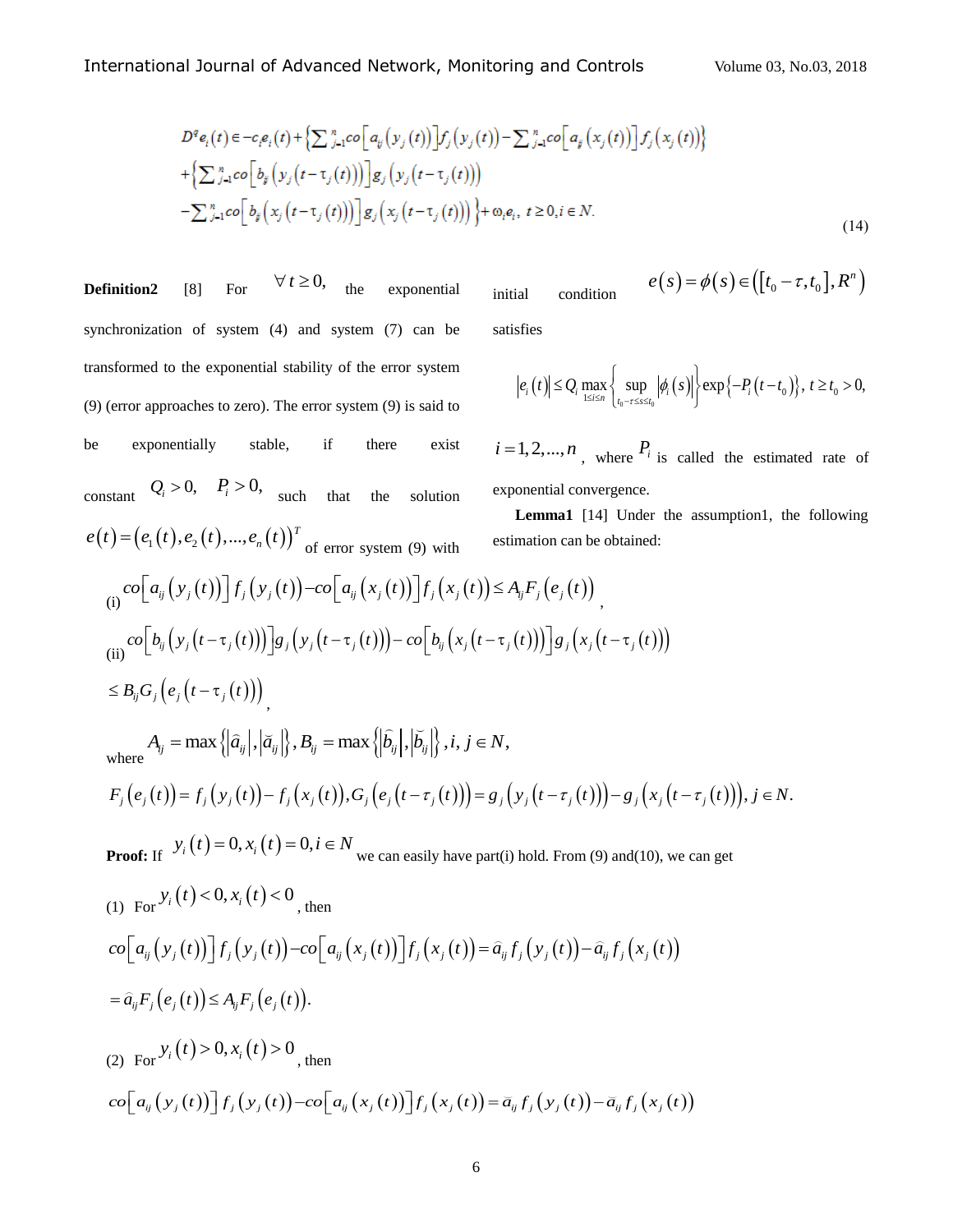$$
= \vec{a}_{ij} F_j(e_j(t)) \leq A_{ij} F_j(e_j(t)).
$$
  
\n(3) For  $x_i(t) < 0 < y_i(t)$  or  $y_i(t) < 0 < x_i(t)$ , then  
\n
$$
co[a_{ij}(y_j(t))] f_j(y_j(t)) - co[a_{ij}(x_j(t))] f_j(x_j(t))
$$
\n
$$
= \vec{a}_{ij}(f_j(y_j(t)) - f(0)) + \vec{a}_{ij}(f(0) - f_j(x_j(t)))
$$
\n
$$
\leq A_{ij}(f_j(y_j(t)) - f(0)) + A_{ij}(f(0) - f_j(x_j(t))) = A_{ij}(f_j(y_j(t)) - f_j(x_j(t))) = A_{ij}F_j(e_j(t)).
$$

Then complete the proof of part (i). In the similar way, part(ii) can be easily hold.

**Theorem1** If there exist positive constant

# III. MAIN RESULTS

$$
t \ge t_0 > 0, i \in \{1, 2, ..., n\}
$$

 $\varepsilon$ ,  $\eta_1$ ,  $\eta_2$ , ...,  $\eta_n$  such that for any

We present the exponential stability results for the synchronization error system of FMNN, when the error system (9) is exponentially stable, the system (4) and system (7) will achieve the exponential synchronization.

$$
(-c_i + \omega_i + \varepsilon)\eta_i + \sum_{j=1}^n A_{ij}\sigma_j\eta_j + \sum_{j=1}^n B_{ij}\rho_j\eta_j \exp\{\varepsilon\tau_j(t)\} < 0,
$$
\n(15)

then the error system (9) is globally exponentially stable.

**Proof:** Consider  $W_i(t) = |e_i(t)|/n_i$ ,  $i = 1, 2, ..., n$ , according to the error system (9) or (14) and lemma1, we can get the

following inequality

$$
D^{q} e_{i}(t) \leq -c_{i} e_{i}(t) + \sum_{j=1}^{n} A_{ij} F_{j}(e_{j}(t)) + \sum_{j=1}^{n} B_{ij} G_{j}(e_{j}(t-\tau_{j}(t))) + \omega_{i} e_{i}(t)
$$
  
=  $(-c_{i} + \omega_{i}) e_{i}(t) + \sum_{j=1}^{n} A_{ij} F_{j}(e_{j}(t)) + \sum_{j=1}^{n} B_{j} G_{j}(e_{j}(t-\tau_{j}(t))).$  (16)

Evaluating the fractional order derivative of  $W_i(t)$  along the trajectory of error system, then

$$
D^{q}W_{i}(t) \leq (-c_{i} + \omega_{i})|e_{i}(t)|/\eta_{i} + 1/\eta_{i} \Big[\sum_{j=1}^{n} A_{j} \sigma_{j} |e_{j}(t)| + \sum_{j=1}^{n} B_{ij} \rho_{j} |e_{j}(t - \tau_{j}(t))|\Big]
$$
  
=  $(-c_{i} + \omega_{i})W_{i}(t) + 1/\eta_{i} \Big[\sum_{j=1}^{n} A_{j} \sigma_{j} \eta_{j} W_{j}(t) + \sum_{j=1}^{n} B_{j} \rho_{j} \eta_{j} W_{j}(t - \tau_{j}(t))\Big].$  (17)

Define  $\tilde{W}_i(t) = W_i(t) - \bar{W}(t_0) \exp\{-\varepsilon(t - t_0)\}, t \ge t_0 > 0, i = 1, 2, ..., n$  $\tilde{v}$ , where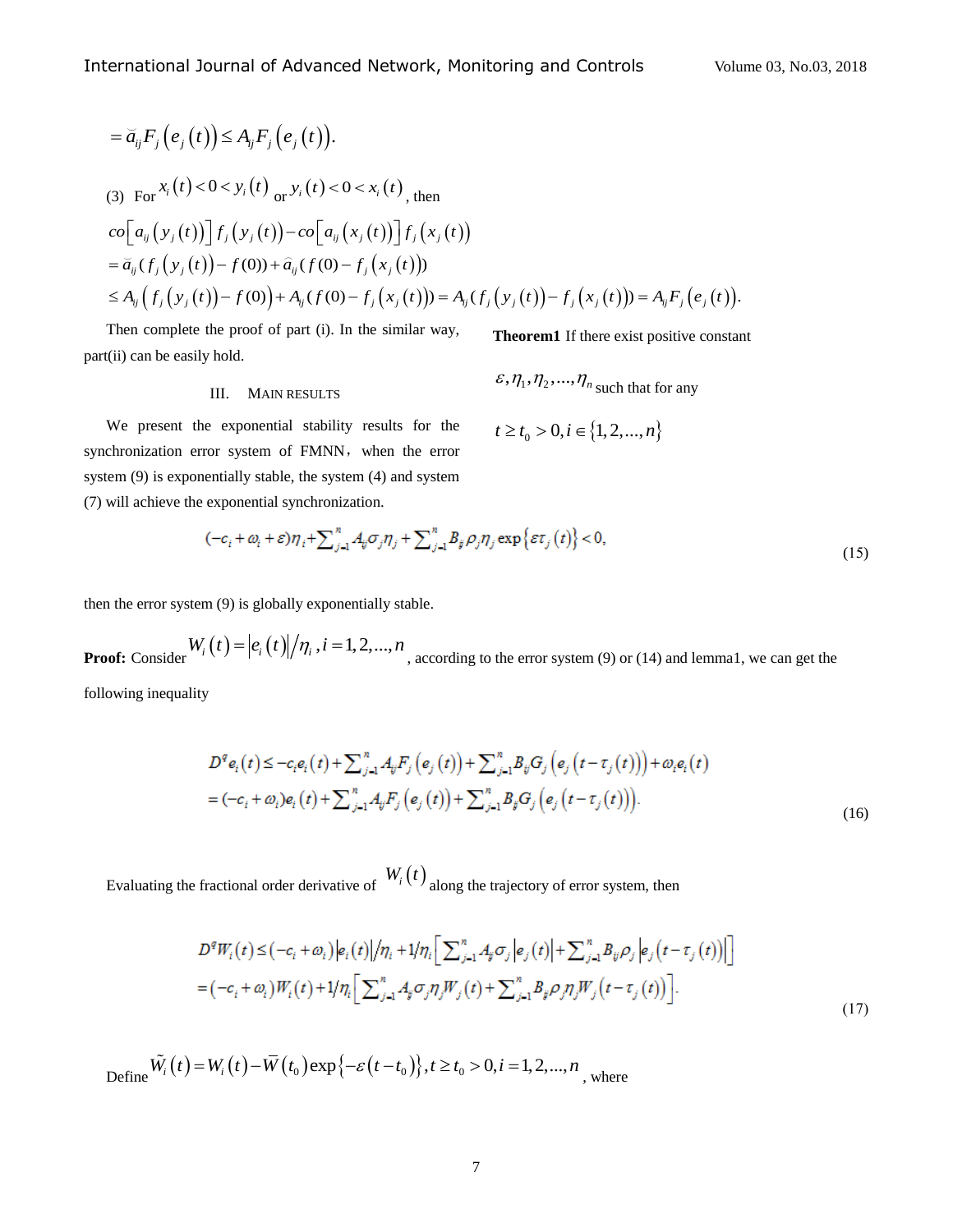$$
\overline{W}(t_0) = \max_{1 \leq i \leq n} \left\{ \sup_{t_0 - \tau \leq x \leq t_0} |e_i(s)|/\eta_i \right\}.
$$
\nWe will prove that\n
$$
\overline{W}_i(t) \leq 0, i = 1, 2, ..., n, \text{ for any } t \geq t_0 > 0. \text{ Otherwise, since } \overline{W}_i(t) \leq 0, i = 1, 2, ..., n
$$
\nfor\n
$$
t \in [t_0 - \tau, t_0], \text{ there must exist } t_1 \geq t_0 \text{ and some } \varsigma \text{ such that } D^{\sigma} \overline{W}_{\varsigma}(t_1) \geq 0 \text{ and } \overline{W}_{\varsigma}(t_1) = 0. \text{ Then}
$$
\n
$$
D^{\sigma} \overline{W}_{\varsigma}(t_1) \leq (-c_{\varsigma} + \omega_{\varsigma}) W_{\varsigma}(t_1) + |\eta_{\varsigma} \left[ \sum_{j=1}^n A_{\varsigma j} \sigma_j \eta_j W_j(t_1) + \sum_{j=1}^n B_{\varsigma j} \rho_j \eta_j W_j(t_1 - \tau_j(t_1)) \right]
$$
\n
$$
+ \varepsilon \overline{W}(t_0) \exp\{-\varepsilon(t_1 - t_0)\}
$$
\n
$$
= (-c_{\varsigma} + \omega_{\varsigma}) \overline{W}(t_0) \exp\{-\varepsilon(t_1 - t_0)\} + 1/\eta_{\varsigma} \left[ \sum_{j=1}^n A_{\varsigma j} \sigma_j \eta_j \overline{W}(t_0) \exp\{-\varepsilon(t_1 - t_0)\} \right]
$$
\n
$$
+ \sum_{j=1}^n B_{\varsigma j} \rho_j \eta_j \overline{W}(t_0) \exp\{-\varepsilon(t_1 - \tau_j(t_1) - t_0)\} + \varepsilon \overline{W}(t_0) \exp\{-\varepsilon(t_1 - t_0)\}
$$
\n
$$
+ \sum_{j=1}^n B_{\varsigma j} \rho_j \eta_j \overline{W}(t_0) \exp\{-\varepsilon(t_1 - t_0)\} + 1/\eta_{\varsigma} \left[ \sum_{j=1}^n A_{\varsigma j} \sigma_j \eta_j \overline{W}(t_0) \exp\{-
$$

Moreover, from inequality $(15)$ , we have

teover, from inequality(15), we have  
\n
$$
(-c_i + \omega_i + \varepsilon) + 1/\eta_i \Big[ \sum_{j=1}^n A_{ij} \sigma_j \eta_j + \sum_{j=1}^n B_{ij} \rho_j \eta_j \exp\{\varepsilon \tau_j(t)\} \Big] < 0, t \ge t_0 > 0, i = 1, 2, ..., n,
$$

Therefore

$$
(-c_i + \omega_i + \varepsilon)\overline{W}(t_0) \exp\{-\varepsilon(t_1 - t_0)\}\
$$
  
+1/ $\eta_i$   $\Big[\sum_{j=1}^n A_j \sigma_j \eta_j + \sum_{j=1}^n B_{ij} \rho_j \eta_j \exp\{\varepsilon \tau_j(t)\}\Big] \overline{W}(t_0) \exp\{-\varepsilon(t_1 - t_0)\} < 0,$   
 $t \ge t_0 > 0, i = 1, 2, ..., n,$  (19)

so it is easy to find that  $D^q \tilde{W}_\zeta(t_1) < 0$ which contradicts  $D^q \tilde{W}_\epsilon(t_1) \ge 0$  . That shows so it is easy to find that  $D^w W_{\varsigma}(t_1) < 0$ ,<br>  $\tilde{W}_i(t) = W_i(t) - \overline{W}(t_0) \exp\{-\varepsilon(t-t_0)\} \le 0, t \ge t_0 > 0, i = 1, 2, ..., n$ .  $\tilde{v}$ . Thus  $W_i(t) - \overline{W}(t_0) \exp\{-\varepsilon(t - t_0)\} \le 0, t \ge t_0 > 0, i = 1, 2, ..., n$ . Thus<br>  $e_i(t) / \eta_i \le \max_{1 \le i \le n} \left\{ \sup_{t_0 - \tau \le s \le t_0} |e_i(s)| / \eta_i \right\} \exp\{-\varepsilon(t - t_0)\}, t \ge t_0 > 0, i = 1, 2, ..., n.$ 

It shows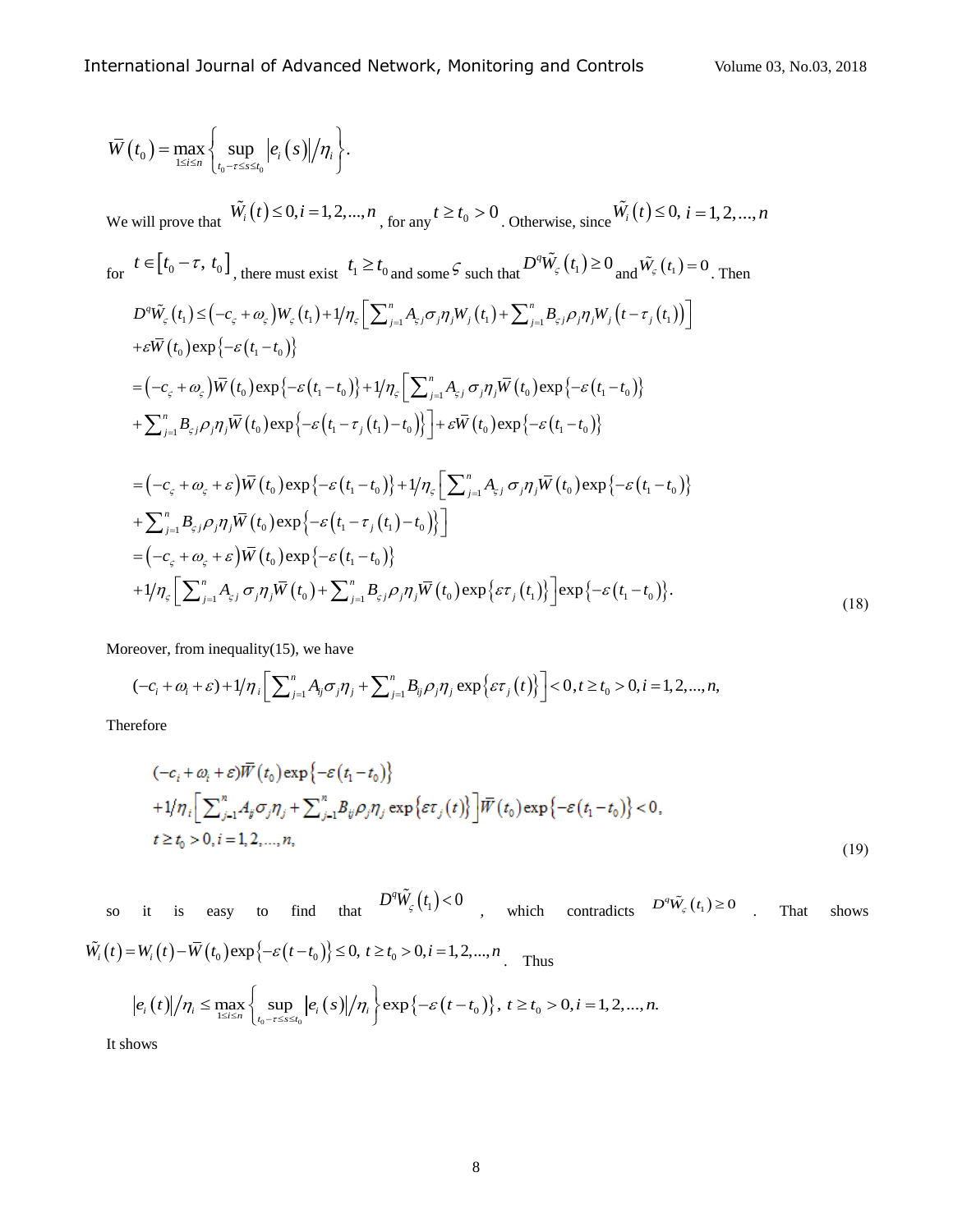$$
|e_i(t)| \leq \eta_i \max_{1 \leq i \leq n} \left\{ \sup_{t_0 - \tau \leq s \leq t_0} |e_i(s)| / \eta_i \right\} \exp\left\{-\varepsilon(t - t_0)\right\}, \ t \geq t_0 > 0, i = 1, 2, \dots, n. \tag{20}
$$

This completes the proof.

# IV. NUMERICAL RESULTS

**Example1** Consider two-dimension fractional-order memristor-based neural networks

In this section, we will give two numerical examples to demonstrate our analysis on exponential synchronization of FMNN.

$$
\begin{cases}\nD^q x_1(t) = -c_1 x_1(t) + a_{11}(x_1(t)) f_1(x_1(t)) + a_{12}(x_2(t)) f_2(x_2(t)) \\
+ b_{11}(x_1(t-\tau_1(t))) g_1(x_1(t-\tau_1(t))) + b_{12}(x_2(t-\tau_2(t))) g_2(x_2(t-\tau_2(t))) + I_1 \\
D^q x_2(t) = -c_2 x_2(t) + a_{21}(x_1(t)) f_1(x_1(t)) + a_{22}(x_2(t)) f_2(x_2(t)) \\
+ b_{21}(x_1(t-\tau_1(t))) g_1(x_1(t-\tau_1(t))) + b_{22}(x_2(t-\tau_2(t))) g_2(x_2(t-\tau_2(t))) + I_2\n\end{cases}
$$
\n(21)

where 
$$
c_1 = c_2 = 1
$$
,  $a_{11}(x_1(t)) = 1$ ,  $a_{22}(x_2(t)) = 1.8$ ,

here 
$$
C_1 = C_2 = 1
$$
,  $a_{11}(x_1(t)) = 1$ ,  $a_{22}(x_2(t)) = 1.8$ ,  
\n
$$
a_{12}(x_2(t)) =\begin{cases} 12, & x_2(t) \le 0, \\ 14, & x_2(t) > 0, \end{cases}
$$
\n
$$
a_{21}(x_1(t)) =\begin{cases} 0.1, & x_1(t) \le 0, \\ 0.05, & x_1(t) > 0, \end{cases}
$$
\n
$$
b_{11}(x_1(t-\tau_1(t))) =\begin{cases} -1.2, & x_1(t-\tau_1(t)) \le 0, \\ -1.5, & x_1(t-\tau_1(t)) > 0, \end{cases}
$$
\n
$$
b_{12}(x_2(t-\tau_2(t))) =\begin{cases} 0.8, & x_2(t-\tau_2(t)) \le 0, \\ 1.0, & x_2(t-\tau_2(t)) > 0, \end{cases}
$$
\n
$$
b_{21}(x_1(t-\tau_1(t))) =\begin{cases} 0.05, & x_1(t-\tau_1(t)) \le 0, \\ 0.1, & x_1(t-\tau_1(t)) > 0, \end{cases}
$$
\n
$$
b_{22}(x_2(t-\tau_2(t))) =\begin{cases} -1.6, & x_2(t-\tau_2(t)) \le 0, \\ -1.4, & x_2(t-\tau_2(t)) > 0, \end{cases}
$$

where  $\tau_j(t) = e^t/1 + e^t$ ,  $I = (I_1, I_2)^T = (0, 0)^T$ ,  $q = 0.92$ and take the activation function as  $f_i(x_i) = \sin(x_i),$ 

 $g_i(x_i) = 0.5(|x_i + 1| - |x_i - 1|), i, j = 1, 2.$  The model (21) has chaotic attractors with initial values  $x(0) = (0.45, 0.65)^T$ which can be seen in Figure1.

We consider system (21) as the drive system and corresponding response system is defined as Eq.(7). And for the controller  $u_i(t) = \omega_i(y_i(t) - x_i(t))$ , the parameter  $\omega_i$  is chosen as  $\omega_1 = -9.5$ ,  $\omega_2 = -10.5$ . From Theorem1, when

we take  $\varepsilon = 0.7, \tau_j(t) = 1, \qquad \eta_1 = \eta_2 = \rho_1 = \rho_2 =$  $\sigma_1 = \sigma_2 = 0.1$ , we can easily know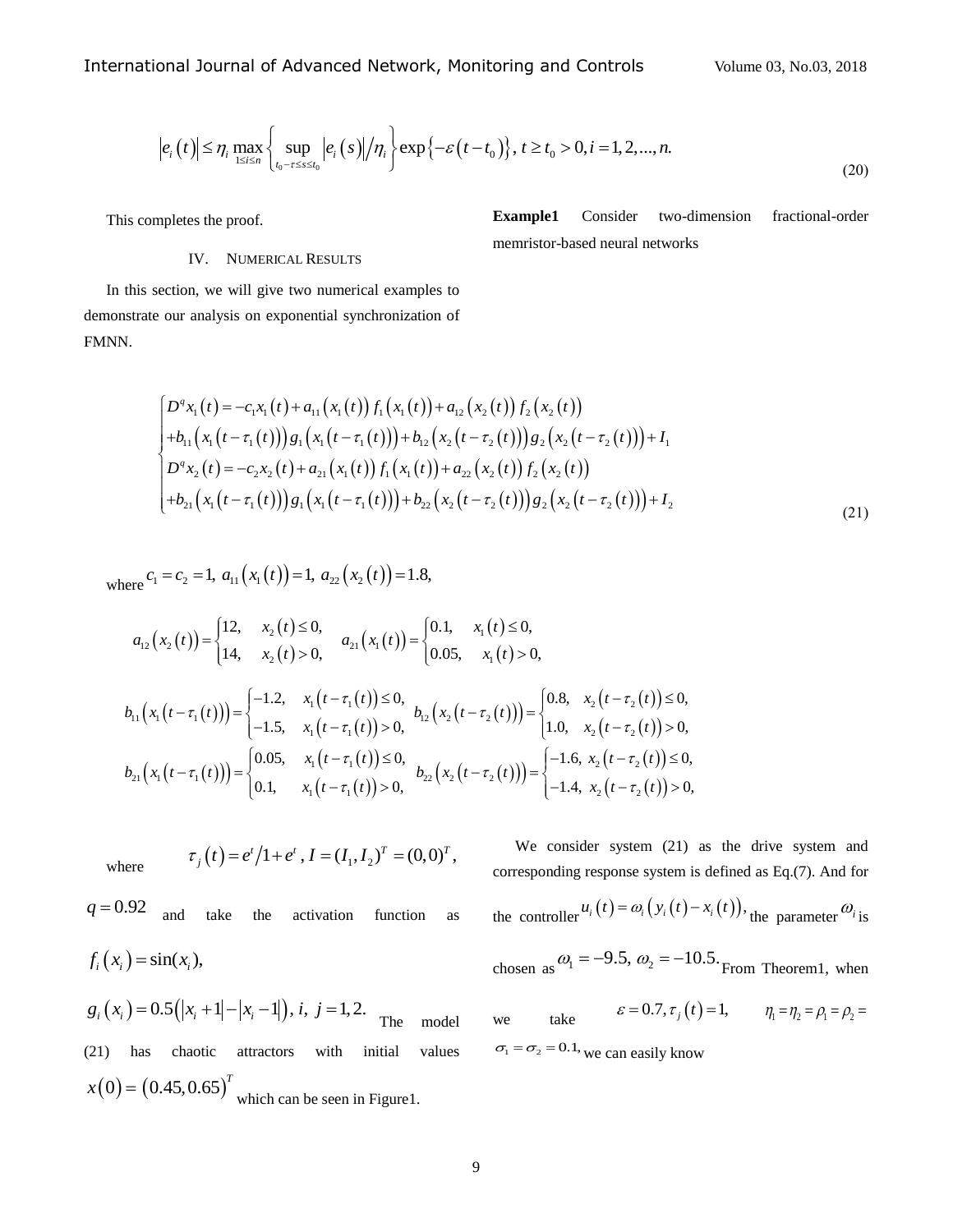International Journal of Advanced Network, Monitoring and Controls  
\n
$$
(-c_i + \omega_i + \varepsilon)\eta_i + \sum_{j=1}^n A_{ij}\sigma_j\eta_j + \sum_{j=1}^n B_{ij}\rho_j\eta_j \exp{\varepsilon\tau_j(t)} < 0
$$
  $\omega_1 = -9.5$ ,  $\omega_2 = -10.5$ , we can get

is true when  $\omega_1 < -1.703, \omega_2 < -0.232$ . So when

when 
$$
\omega_1 < -1.703
$$
,  $\omega_2 < -0.232$ . So when  
\n
$$
(-c_1 + \omega_1 + \varepsilon)\eta_1 + A_{11}\sigma_1\eta_1 + A_{12}\sigma_2\eta_2 + B_{11}\rho_1\eta_1 \exp{\{\varepsilon \tau_1(t)\} + B_{12}\rho_2\eta_2 \exp{\{\varepsilon \tau_2(t)\}} = -0.798 < 0,
$$
\n
$$
(-c_2 + \omega_2 + \varepsilon)\eta_2 + A_{21}\sigma_1\eta_1 + A_{22}\sigma_2\eta_2 + B_{21}\rho_1\eta_1 \exp{\{\varepsilon \tau_1(t)\} + B_{22}\rho_2\eta_2 \exp{\{\varepsilon \tau_2(t)\}} = -1.027 < 0.
$$

It satisfies the condition of Theorem 1, then the exponential synchronization of drive-response system is achieved.

( $-c, +\omega, +\omega$ ) $\eta, +\sum_{i=1}^{n} A_{ij}\sigma_j\eta_j + \sum_{i=1}^{n} B_{ij}\rho_j\eta_j \exp\{ar_j(t)\} < 0$ <br>
is true when  $\omega_i < -1.703$ ,  $\omega_2 < -0.232$ . So when<br>  $(-c_1 + \omega_1 + \varepsilon)\eta_1 + A_{11}\sigma_j\eta_1 + A_{12}\sigma_j\eta_2 + B_{11}\rho_i\eta_1 \exp\{ar_j(t)\} < 0$ <br>  $(-c_2 + \omega_2 + \varepsilon)\eta_2 + A_{21}\sigma_j\$ When the response system with this controller, we get state trajectories of variable  $x_1(t), y_1(t)$ and  $x_2(t), y_2(t)$  are depicted in Figure2a and 2b. Moreover, Figure3a and 3b depict the synchronization error curves  $e_1(t)$ ,  $e_2(t)$  between the drive system and response system. These numerical simulations show the state trajectories of variable  $x_1(t)$ ,  $y_1(t)$  and  $x_2(t)$ ,  $y_2(t)$  are synchronous and synchronization error  $e_1(t)$ ,  $e_2(t)$  are converge to zero. These prove the correctness of the



Theorem1.

Figure 1. The chaotic attractors of fractional-order memristor-based neural networks(18)





$$
_{\text{entroller}}\big(a\!:\!x_{1}(t),y_{1}(t),b\!:\!x_{2}(t),y_{2}(t)\big)
$$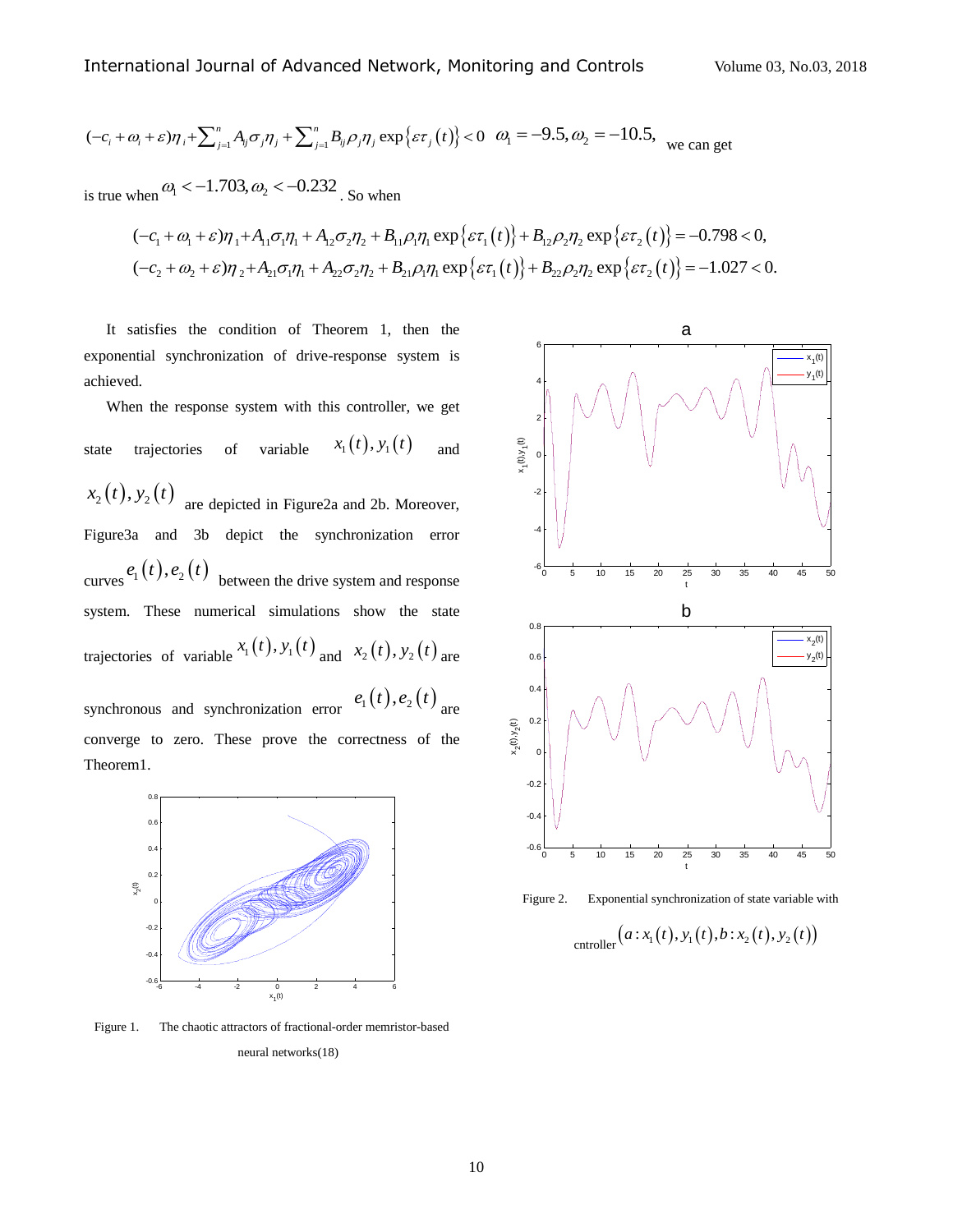

**Example2** Consider three-dimension fractional-order memristor-based neural networks

mple2 Consider three-dimensional-order memristor-based neural networks  
\n
$$
\begin{aligned}\nD^q x_1(t) &= -c_1x_1(t) + a_{11}(x_1(t)) f_1(x_1(t)) + a_{12}(x_2(t)) f_2(x_2(t)) + a_{13}(x_3(t)) f_3(x_3(t)) \\
+ b_{11}(x_1(t-\tau_1(t))) g_1(x_1(t-\tau_1(t))) + b_{12}(x_2(t-\tau_2(t))) g_2(x_2(t-\tau_2(t))) \\
+ b_{13}(x_3(t-\tau_3(t))) g_3(x_3(t-\tau_3(t))) + I_1 \\
D^q x_2(t) &= -c_2x_2(t) + a_{21}(x_1(t)) f_1(x_1(t)) + a_{22}(x_2(t)) f_2(x_2(t)) + a_{23}(x_3(t)) f_3(x_3(t)) \\
+ b_{21}(x_1(t-\tau_1(t))) g_1(x_1(t-\tau_1(t))) + b_{22}(x_2(t-\tau_2(t))) g_2(x_2(t-\tau_2(t))) \\
+ b_{23}(x_3(t-\tau_3(t))) g_3(x_3(t-\tau_3(t))) + I_2 \\
D^q x_3(t) &= -c_3x_3(t) + a_{31}(x_1(t)) f_1(x_1(t)) + a_{32}(x_2(t)) f_2(x_2(t)) + a_{33}(x_3(t)) f_3(x_3(t)) \\
+ b_{31}(x_1(t-\tau_1(t))) g_1(x_1(t-\tau_1(t))) + b_{32}(x_2(t-\tau_2(t))) g_2(x_2(t-\tau_2(t))) \\
+ b_{33}(x_3(t-\tau_3(t))) g_3(x_3(t-\tau_3(t))) + I_3\n\end{aligned}
$$
\n(22)

where  $c_1 = c_2 = c_3 = 1$ ,

$$
c_2 = c_3 = 1,
$$
  
\n
$$
a_{11}(x_1(t)) = \begin{cases} 1, & x_1(t) \le 0, \\ -1, & x_1(t) > 0, \end{cases}
$$
  
\n
$$
a_{21}(x_1(t)) = \begin{cases} 1, & x_1(t) \le 0, \\ -1, & x_1(t) > 0, \end{cases}
$$
  
\n
$$
a_{31}(x_1(t)) = \begin{cases} 1, & x_1(t) \ge 0, \\ -1, & x_1(t) > 0, \end{cases}
$$
  
\n
$$
a_{12}(x_2(t)) = \begin{cases} -1, & x_2(t) \le 0, \\ 1, & x_2(t) > 0, \end{cases}
$$
  
\n
$$
a_{22}(x_2(t)) = \begin{cases} 1, & x_2(t) \le 0, \\ -1, & x_2(t) > 0, \end{cases}
$$
  
\n
$$
a_{32}(x_2(t)) = \begin{cases} -1, & x_2(t) \le 0, \\ 1, & x_2(t) > 0, \end{cases}
$$
  
\n
$$
a_{13}(x_3(t)) = \begin{cases} -1, & x_3(t) \le 0, \\ 1, & x_3(t) > 0, \end{cases}
$$
  
\n
$$
a_{23}(x_3(t)) = \begin{cases} 1, & x_3(t) \le 0, \\ -1, & x_3(t) > 0, \end{cases}
$$
  
\n
$$
a_{33}(x_3(t)) = \begin{cases} 1, & x_3(t) \le 0, \\ -1, & x_3(t) > 0, \end{cases}
$$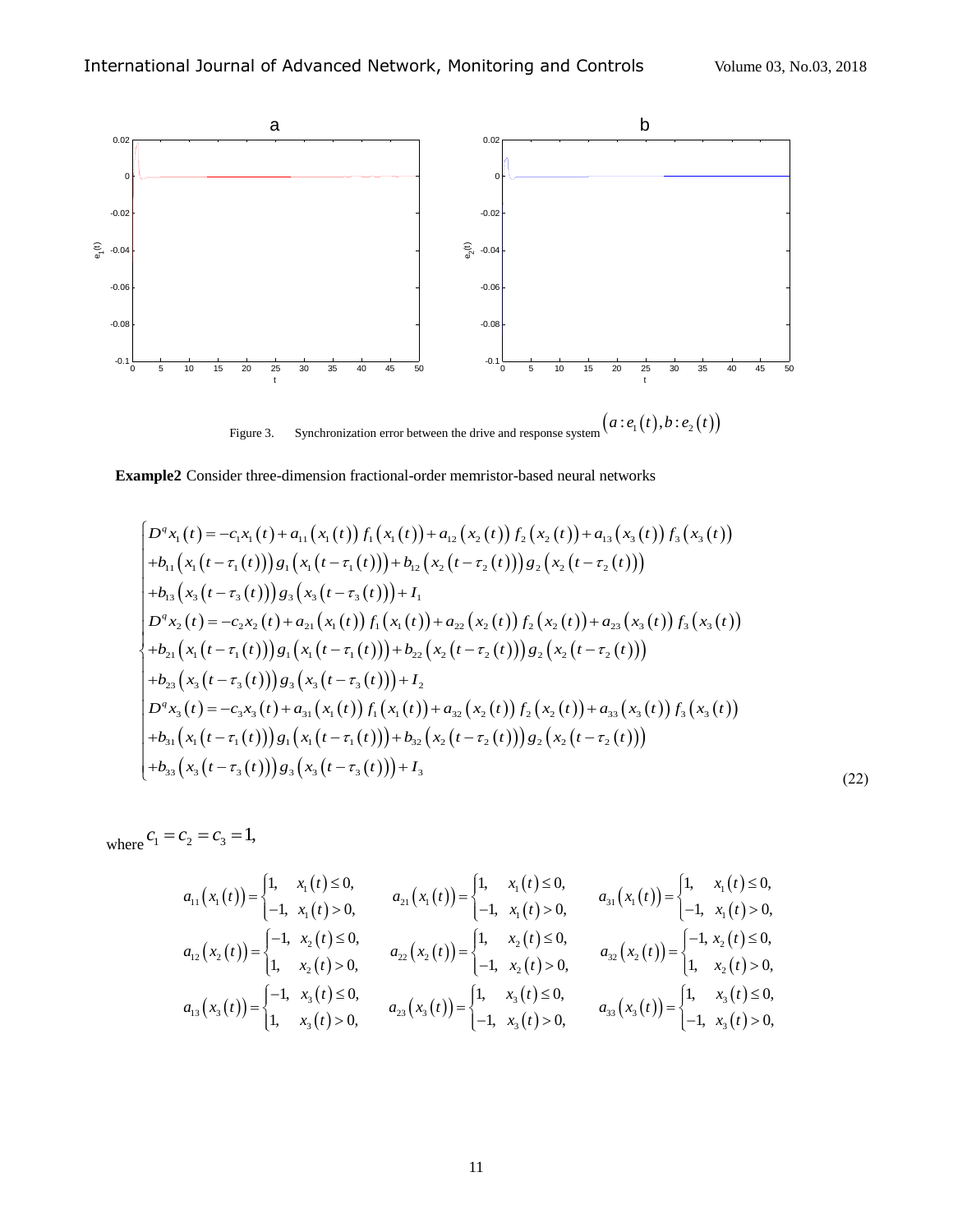$$
b_{11}(x_{1}(t-\tau_{1}(t))) = \begin{cases} 1, & x_{1}(t-\tau_{1}(t)) \leq 0, \\ -1, & x_{1}(t-\tau_{1}(t)) > 0, \end{cases} \qquad b_{12}(x_{2}(t-\tau_{2}(t))) = \begin{cases} -1, & x_{2} \\ 1, & x_{2} \end{cases}
$$
  
\n
$$
b_{21}(x_{1}(t-\tau_{1}(t))) = \begin{cases} 1, & x_{1}(t-\tau_{1}(t)) \leq 0, \\ -1, & x_{1}(t-\tau_{1}(t)) > 0, \end{cases} \qquad b_{22}(x_{2}(t-\tau_{2}(t))) = \begin{cases} 1, & x_{2}(t-\tau_{2}(t)) \leq 0, \\ -1, & x_{2}(t-\tau_{2}(t)) > 0, \end{cases}
$$
  
\n
$$
b_{31}(x_{2}(t-\tau_{3}(t))) = \begin{cases} 1, & x_{2}(t-\tau_{2}(t)) \leq 0, \\ -1, & x_{3}(t-\tau_{3}(t)) > 0, \end{cases} \qquad b_{32}(x_{2}(t-\tau_{2}(t))) = \begin{cases} -1, & x_{2}(t-\tau_{3}(t)) \leq 0, \\ 1, & x_{3}(t-\tau_{3}(t)) > 0, \end{cases}
$$
  
\n
$$
b_{23}(x_{3}(t-\tau_{3}(t))) = \begin{cases} 1, & x_{3}(t-\tau_{3}(t)) \leq 0, \\ -1, & x_{3}(t-\tau_{3}(t)) > 0, \\ -1, & x_{3}(t-\tau_{3}(t)) > 0, \end{cases}
$$
  
\n
$$
b_{33}(x_{3}(t-\tau_{3}(t))) = \begin{cases} 1, & x_{3}(t-\tau_{3}(t)) \leq 0, \\ -1, & x_{3}(t-\tau_{3}(t)) > 0. \end{cases}
$$

And 
$$
\tau_j(t) = e^t/1 + e^t
$$
,  $I = (I_1, I_2, I_3)^T = (0, 0, 0)^T$ 

 $q = 0.92$ and take the activation function as  $f_i(x_i) = g_i(x_i) = \tanh(x_i), i = 1,2,3$  *We consider* system(22) as the drive system and the corresponding response system is defined in Eq.(7). And for the controller  $u_i(t) = \omega_i(y_i(t) - x_i(t)),$   $\omega_i$  is chosen as  $\omega_1 = -9.5, \omega_2 = -10.5, \omega_3 = -11$ . From Theorem1, we take

International Journal of Advanced Network, Monitoring and Controls

\n
$$
b_{11}(x_1(t-\tau_1(t))) = \begin{cases} 1, & x_1(t-\tau_1(t)) \le 0, \\ -1, & x_1(t-\tau_1(t)) > 0, \end{cases}
$$
\n
$$
b_{12}(x_2(t-\tau_2(t))) = \begin{cases} -1, & x_2(t-\tau_2(t)) \le 0, \\ 1, & x_2(t-\tau_2(t)) > 0, \end{cases}
$$
\n
$$
b_{21}(x_1(t-\tau_1(t))) = \begin{cases} 1, & x_1(t-\tau_1(t)) \le 0, \\ -1, & x_1(t-\tau_1(t)) > 0, \end{cases}
$$
\n
$$
b_{31}(x_2(t-\tau_2(t))) = \begin{cases} 1, & x_2(t-\tau_2(t)) \le 0, \\ -1, & x_1(t-\tau_1(t)) > 0, \end{cases}
$$
\n
$$
b_{32}(x_2(t-\tau_2(t))) = \begin{cases} -1, & x_2(t-\tau_2(t)) \le 0, \\ -1, & x_2(t-\tau_2(t)) \le 0, \\ 1, & x_2(t-\tau_2(t)) > 0, \end{cases}
$$
\n
$$
b_{32}(x_2(t-\tau_2(t))) = \begin{cases} -1, & x_2(t-\tau_2(t)) \le 0, \\ 1, & x_2(t-\tau_2(t)) > 0, \end{cases}
$$
\n
$$
b_{32}(x_2(t-\tau_2(t))) = \begin{cases} -1, & x_2(t-\tau_2(t)) \le 0, \\ 1, & x_2(t-\tau_2(t)) > 0, \end{cases}
$$

$$
= (0,0,0)^{T} \qquad \rho_{1} = \rho_{2} = \sigma_{1} = \sigma_{2} = 0.1.
$$
\nAccording to  
\n
$$
A_{ij} = \max \{ |\hat{a}_{ij}|, |\tilde{a}_{ij}| \}, B_{ij} = \max \{ |\hat{b}_{ij}|, |\tilde{b}_{ij}| \}
$$
\nfunction as  
\n
$$
i, j = 1, 2, 3, A_{ij} = B_{ij} = 1, \text{ we can easily know}
$$
\n
$$
P_{\text{resonoider}}
$$
\n
$$
(-c_{i} + \omega_{i} + \varepsilon)\eta_{i} + \sum_{j=1}^{n} A_{ij} \sigma_{j} \eta_{j} + \sum_{j=1}^{n} B_{ij} \rho_{j} \eta_{j} \exp \{ \varepsilon \tau_{j}(t) \} < 0
$$
\n
$$
= \text{corresponding}
$$
\n
$$
P_{\text{resonoider}}
$$
\n
$$
P_{\text{resonoider}}
$$
\n
$$
P_{\text{resonoider}}
$$
\n
$$
P_{\text{resonoider}}
$$
\n
$$
P_{\text{resonoider}}
$$
\n
$$
P_{\text{resonoider}}
$$
\n
$$
P_{\text{resonoider}}
$$
\n
$$
P_{\text{resonoider}}
$$
\n
$$
P_{\text{resonoider}}
$$
\n
$$
Q_{\text{resonoider}}
$$
\n
$$
Q_{\text{resonoider}}
$$
\n
$$
Q_{\text{resonoider}}
$$
\n
$$
Q_{\text{resonoider}}
$$
\n
$$
Q_{\text{resonoider}}
$$
\n
$$
Q_{\text{resonoider}}
$$
\n
$$
Q_{\text{resonoider}}
$$
\n
$$
Q_{\text{resonoider}}
$$
\n
$$
Q_{\text{resonoider}}
$$
\n
$$
Q_{\text{resonoider}}
$$
\n
$$
Q_{\text{resonoider}}
$$
\n
$$
Q_{\text{resonoider}}
$$
\n
$$
Q_{\text{resonoider}}
$$
\n
$$
Q_{\text{resonoider}}
$$
\n
$$
Q_{\text{resonoider}}
$$
\n<math display="</math>

From Theorem1, we take  
\n
$$
\varepsilon = 0.7, \tau_j(t) = 1
$$
\nand choose  $\eta_1 = \eta_2 = 0.1$   
\n
$$
(-c_1 + \omega_1 + \varepsilon)\eta_1 + A_{11}\sigma_1\eta_1 + A_{12}\sigma_2\eta_2 + A_{13}\sigma_3\eta_3 + (B_{11}\rho_1\eta_1 + B_{12}\rho_2\eta_2 + B_{13}\rho_3\eta_3) \exp{\varepsilon\tau_j(t)} = -0.89 < 0,
$$
\n
$$
(-c_2 + \omega_2 + \varepsilon)\eta_1 + A_{21}\sigma_1\eta_1 + A_{22}\sigma_2\eta_2 + A_{23}\sigma_3\eta_3 + (B_{21}\rho_1\eta_1 + B_{22}\rho_2\eta_2 + B_{23}\rho_3\eta_3) \exp{\varepsilon\tau_j(t)} = -0.99 < 0,
$$
\n
$$
(-c_3 + \omega_3 + \varepsilon)\eta_1 + A_{31}\sigma_1\eta_1 + A_{32}\sigma_2\eta_2 + A_{33}\sigma_3\eta_3 + (B_{31}\rho_1\eta_1 + B_{32}\rho_2\eta_2 + B_{33}\rho_3\eta_3) \exp{\varepsilon\tau_j(t)} = -1.04 < 0.
$$

It suggests the condition of Theorem 1 is satisfied, then drive-response system achieves the synchronization.

When the response system with this controller, we get state trajectories of variable  $x_1(t)$ ,  $y_1(t)$  and  $x_2(t)$ ,  $y_2(t)$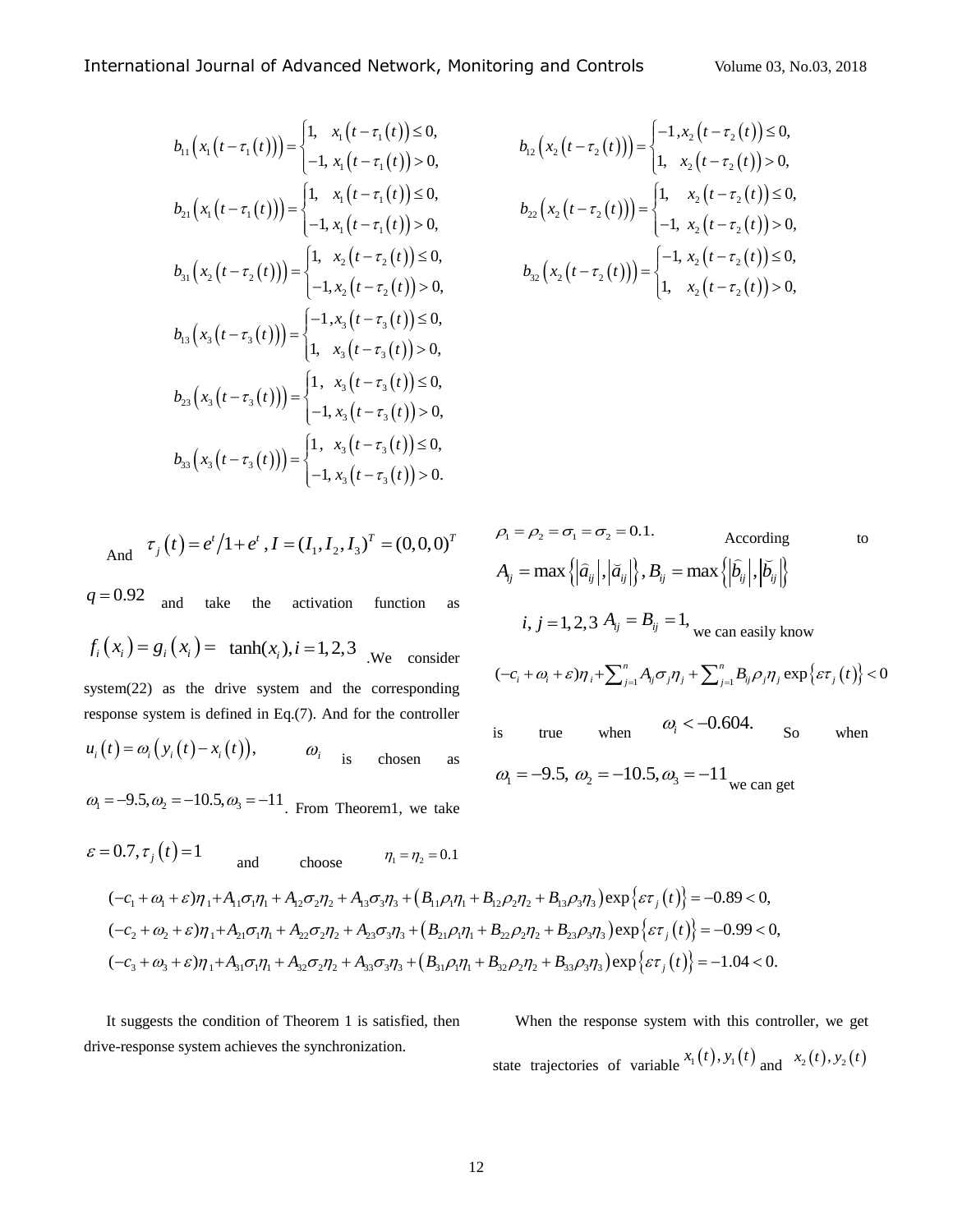and  $x_3(t)$ ,  $y_3(t)$  are depicted in Figure 4a, 4b, 4c. Moreover, Figure 5a,5b,5c depict the synchronization error curves  $e_1(t), e_2(t), e_3(t)$  between the drive system and response system. It's easy to see that the state trajectories of variable  $x_1(t), y_1(t), x_2(t), y_2(t)$  and  $x_3(t), y_3(t)$  are synchronous

and synchronization error  $e_1(t)$ ,  $e_2(t)$ ,  $e_3(t)$  are converge to zero. So the Theorem1 is proved to be correct.

In addition, we choose  $\omega_{\rm l} = -9.5,$  $\omega_2 = -10.5, \omega_3 = -11$ , according to the Theorem1, it needs the following inequalities to hold:

$$
\left\{\n\begin{aligned}\n\tau &< \frac{1}{\varepsilon} \ln\left(\frac{117}{3} - \frac{10}{3}\varepsilon\right) \\
\tau &< \frac{1}{\varepsilon} \ln\left(\frac{112}{3} - \frac{10}{3}\varepsilon\right) \\
\tau &< \frac{1}{\varepsilon} \ln\left(\frac{102}{3} - \frac{10}{3}\varepsilon\right)\n\end{aligned}\n\right.
$$

So, we just need  $\tau < \frac{1}{\varepsilon} \ln \left( \frac{102}{3} - \frac{10}{3} \varepsilon \right)$  $\frac{1}{\varepsilon}$  ln $\left(\frac{102}{3} - \frac{10}{3}\varepsilon\right)$  holds. We have the exponential convergence rate  $0 < \varepsilon < 1$ , figure 6 depicts the relation of time-varying delay  $\tau$  and exponential convergence rate  $\epsilon$ .





Figure 4. Synchronization of state variable with<br>  $\text{controller}\left(a: x_1(t), y_1(t), b: x_2(t), y_2(t), c: x_3(t), y_3(t)\right)$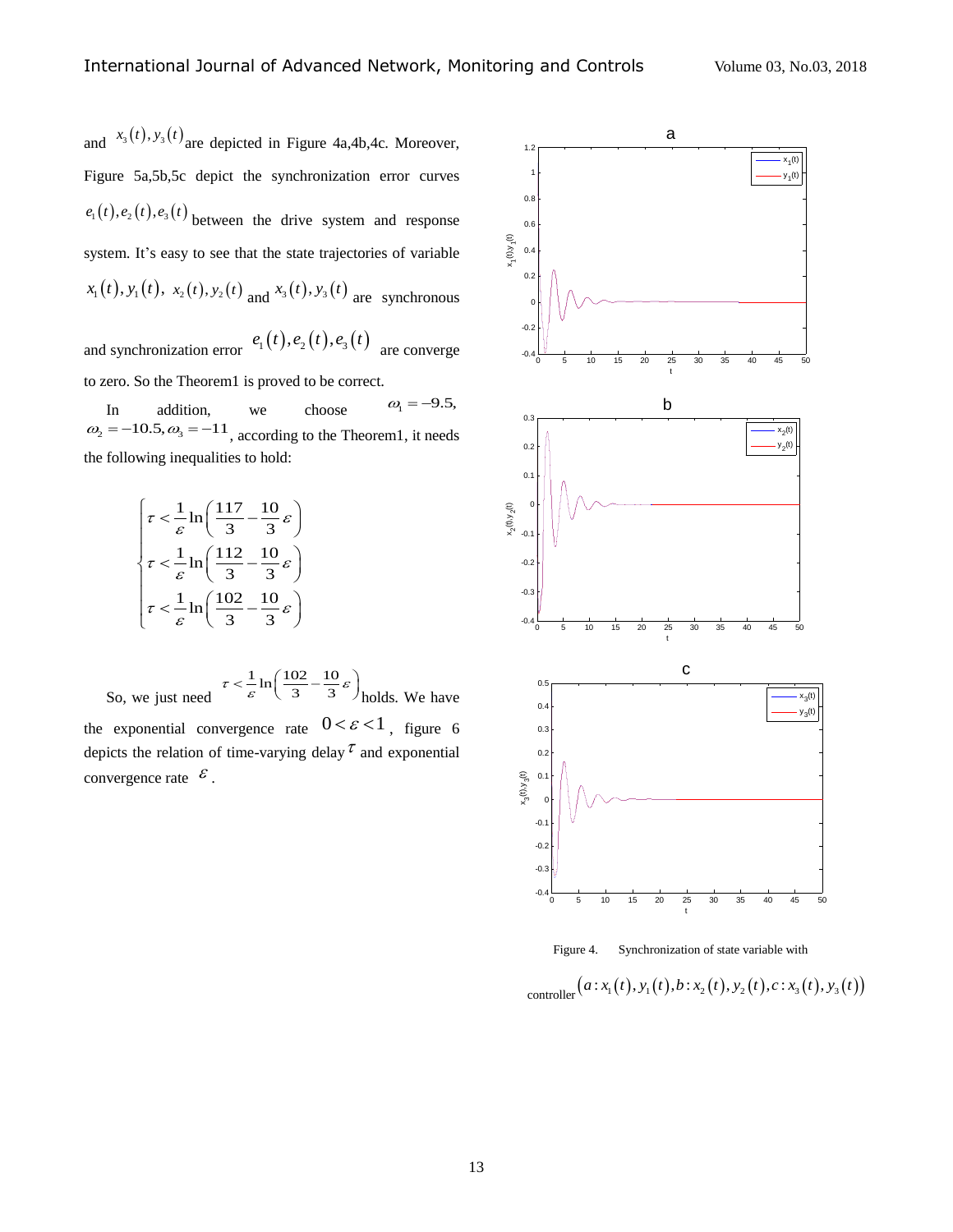

Figure 5. Synchronization error between the drive and response

$$
\mathsf{system}\big(a\!:\!e_1\big(t\big),b\!:\!e_2\big(t\big),c\!:\!e_3\big(t\big)\big)
$$



Figure 6. The relation of time-varying delay  $\tau$  and exponential convergence rate  $\mathcal{E}$ .

### V. CONCLUSION

This paper achieves the exponential synchronization of a class of FMNN with time-varying delays by using linear error feedback controller. Based on comparison principle, the new theorem is derived to guarantee the exponential synchronization between the drive system and response system. The methods proposed for synchronization is effective and it is easy to achieve than other complex control methods. Moreover, it can be extended to investigate other dynamical behaviors of fractional-order memristive neural networks, such as realizing the lag synchronization or anti-synchronizaton of this system based on the suitable controller. These issues will be the topic of future research. Finally, numerical examples are given to illustrate the effectiveness of the proposed theory.

### **REFERENCES**

- [1] L.O. Chua, "Memristor-the missing circuit element," IEEE Trans Circuit Theory, vol.18, pp.507–519, 1971.
- [2] D.B.Strukov, G.S.Snider and D.R.Stewart, "The missing memristor found," Nature, vol.453, pp.80-83, 2008.
- [3] L.O.Chua, "Resistance switching memories are memristors," Applied Physics A Materials Science and Processing, vol.102,pp.765-783, 2011.
- [4] M.J.Sharifiy and Y.M.Banadaki, "General spice models for memristor and application to circuit simulation of memristor-based synapses and memory cells," J Circuit Syst Comp, vol.19, pp.407-424, 2010.